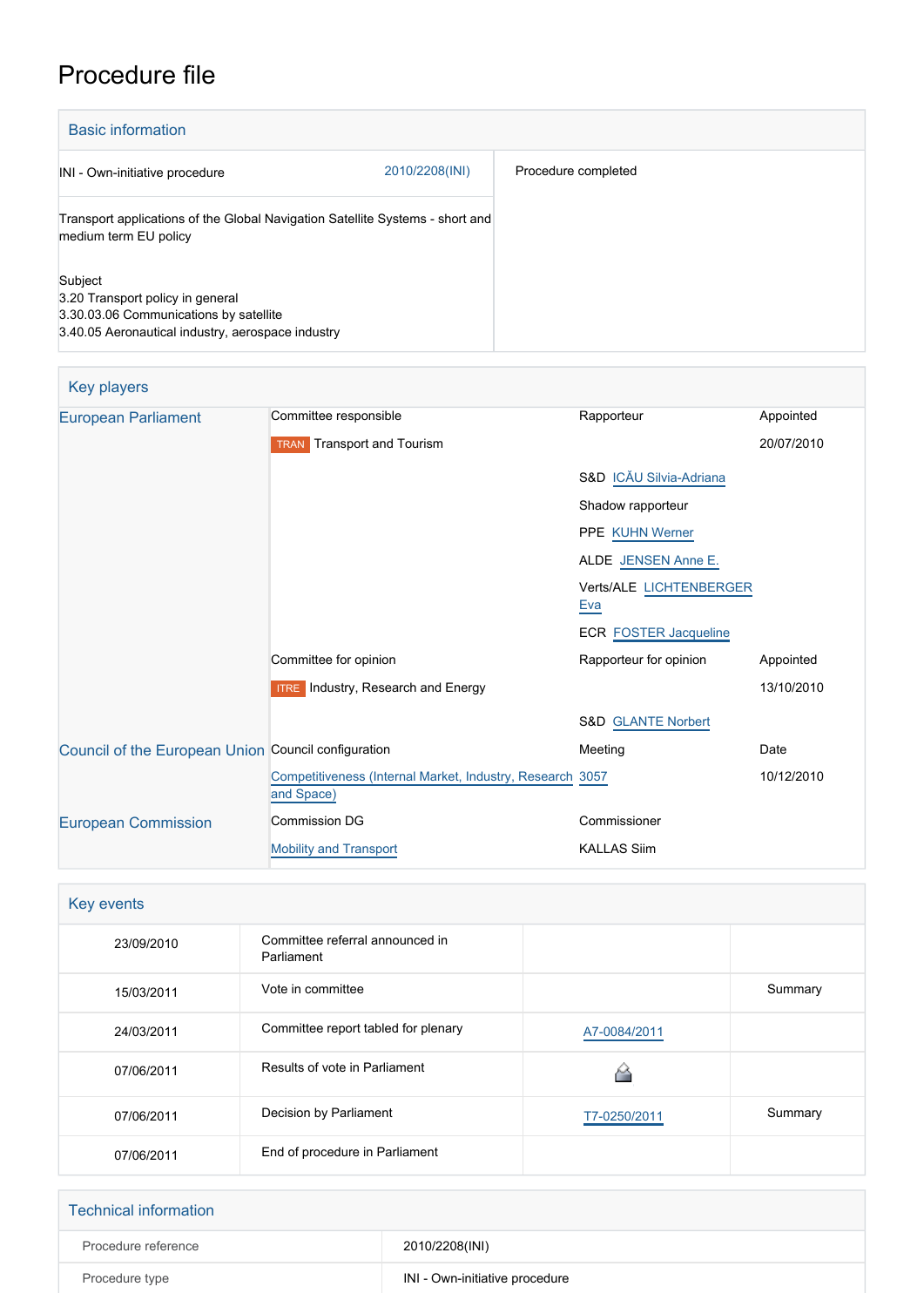| Procedure subtype          | Initiative                |
|----------------------------|---------------------------|
| Legal basis                | Rules of Procedure EP 54  |
| Other legal basis          | Rules of Procedure EP 159 |
| Stage reached in procedure | Procedure completed       |
| Committee dossier          | TRAN/7/03822              |

#### Documentation gateway

| Document attached to the procedure                     | COM(2010)0308  | 14/06/2010 | EC  | Summary |
|--------------------------------------------------------|----------------|------------|-----|---------|
| Committee draft report                                 | PE454.505      | 17/12/2010 | EP  |         |
| Committee opinion<br><b>ITRE</b>                       | PE452.612      | 28/01/2011 | EP  |         |
| Amendments tabled in committee                         | PE458,490      | 09/02/2011 | EP  |         |
| Committee report tabled for plenary, single<br>reading | A7-0084/2011   | 24/03/2011 | EP  |         |
| Text adopted by Parliament, single reading             | T7-0250/2011   | 07/06/2011 | EP  | Summary |
| Commission response to text adopted in<br>plenary      | SP(2011)8071/2 | 24/10/2011 | EC. |         |

### Transport applications of the Global Navigation Satellite Systems - short and medium term EU policy

PURPOSE: to present an Action Plan on Global Navigation Satellite System (GNSS) Applications.

CONTENT: EGNOS (European Geostationary Navigation Overlay Service), the European satellite-based augmentation system that paves the way for GALILEO, has been in service since 1 October 2009. Six months before, on behalf of the EU, the Commission took over from the European Space Agency (ESA) ownership of the system. With its three geostationary satellites and 40 ground stations spread over Europe and North Africa, EGNOS supplements the Global Positioning System (GPS), to which the US provided access for civilian use, with no guarantee of service, back in 2000. EGNOS offers free enhanced satellite navigation signals over Europe which are ten times more precise than GPS. All application domains which use positioning and velocity information can benefit from this improved accuracy: all transport modes through the management of infrastructure and the provision of geo-localised information, logistics, precision agriculture, civil protection and emergency management, mapping and land registry, fisheries, energy, management of natural resources, mining, Earth sciences, meteorology, the modelling of climate change, environment, justice and law enforcement, border control, etc.

Another advantage EGNOS can offer civilian users is integrity, i.e. a measure of the trust which can be placed in the correctness of the information supplied by the system, with the user being automatically alerted whenever an error made by the system is beyond a certain confidence limit. Integrity plays an important role in Safety of Life applications in transport (all modes of transport, airport management, automatic vehicles), sensitive commercial applications (high-precision oil platform location, logistics, transport of dangerous goods), or liability-critical applications needing legal recourse (reconstruction of road accidents, road user charging, synchronisation of electrical or telecommunication networks).

Together with the GPS signal, EGNOS today, and later GALILEO, strengthens the infrastructure leading to a global market for GNSS products and services, called downstream GNSS applications. In 2008, this was worth EUR 124 billion. The market is founded primarily on basic positioning and timing signals, but is expected to benefit from the planned introduction of authentication and encryption of signals. Experts predict that, in volume, 75 % (52% in revenues) of this market will come from products and services linked to mobile telecommunications and personal handsets, with a further 20 % (44% in revenues) from intelligent transport systems for road and the remaining 5 % (4% in revenues)from other domains of application.

Despite Europe?s investment in its GNSS infrastructure and the availability of EGNOS, European industry has only a low share of the global GNSS applications market compared with what it is capable of achieving in other sectors of high-technology (a good third). This is a problem since:

- applications based on EGNOS and subsequently on GALILEO would make a decisive contribution to the development of a knowledge-based society and the creation of high value jobs in the EU. Europe will therefore be missing a huge opportunity if it does not take an appropriate share of the economic benefit expected from GNSS applications. Also, if GALILEO and EGNOS do not become the underlying GNSS standard in Europe, many application domains may remain shackled with technologies which prevent them from benefiting from the added-value of new advanced services;
- the limited use of applications based on EGNOS and GALILEO leads to critical dependencies as GNSS are very pervasive, providing vital position, navigation, and timing information for a whole range of daily-life activities and for Europe?s security and social and economic development. By relying only on GPS-based applications, the EU would be exposed to the potential non-availability of the GPS signal, which is beyond the EU's control since its primary objective is to support the military operations of a third country. In the same way as the Internet, the pervasiveness of GNSS services is huge.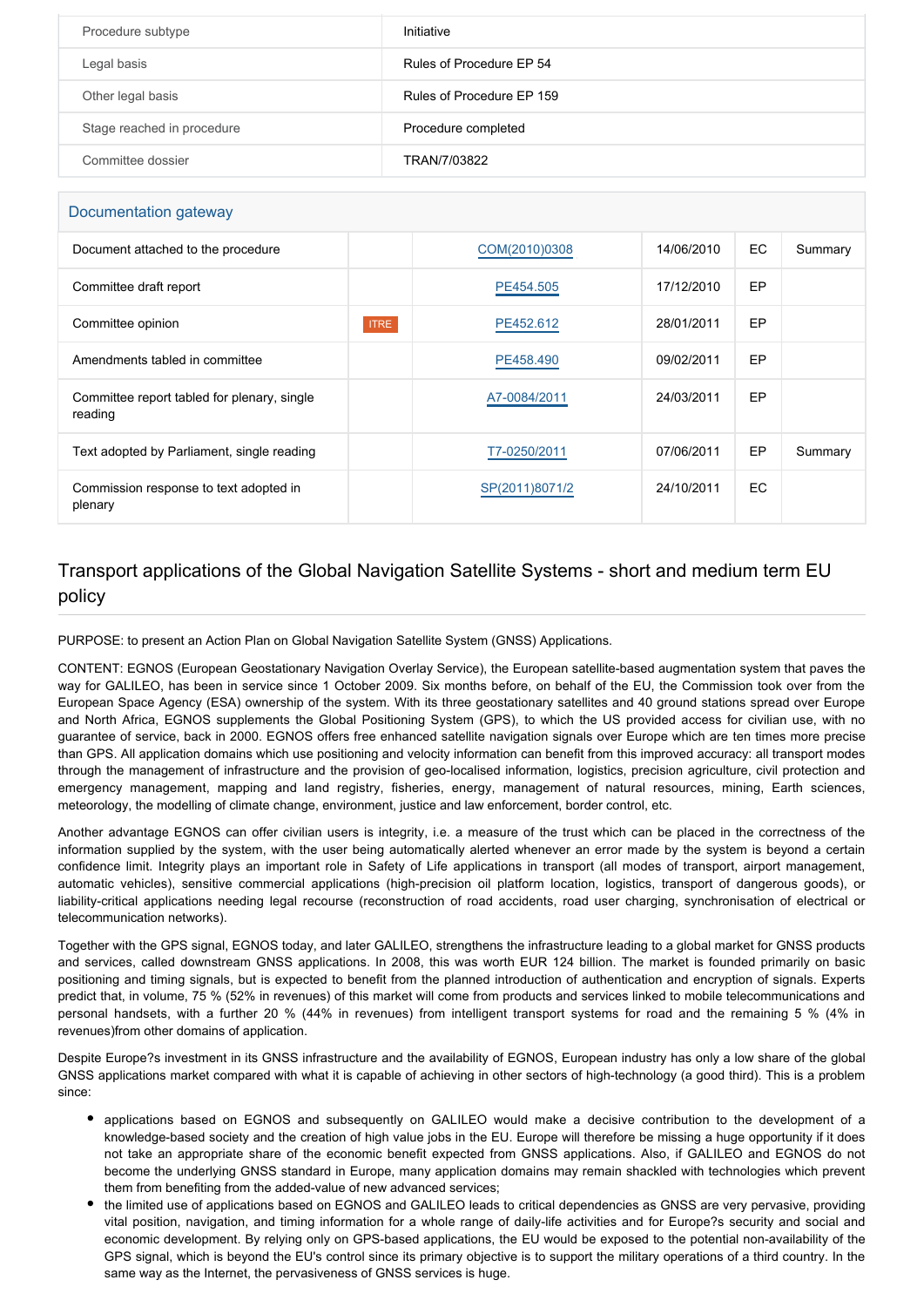The most recent and conservative estimates of the overall benefits of EU GNSS programmes to EU industry, citizens and Member States are put at between EUR55 and EUR 63 billion over the next 20 years, with most important benefits arising from indirect revenues in the downstream industry (between EUR 37 billion and EUR 45 billion). As a consequence, the low uptake of applications based on EU GNSS is a problem that affects European society in general, and in many ways.

A detailed action plan is called for, to boost people's confidence in the programmes, to foster the development of EGNOS and GALILEO downstream applications, and to achieve the quickest, deepest, broadest development of applications across all domains so to reap maximum benefit from the EU?s infrastructure.

The Commission believes that European industry should reap maximum benefit from the investment made in the programmes. Coordinated action by the European Commission among Member States will draw as much attention as possible to the necessity of investment in research, ensure the widest possible dissemination of vital information and optimise awareness raising activities. This will avoid a conflict of standards and a duplication of efforts if undertaken by individual Member States.

#### Main action points

Through the 24 actions points listed in the plan, the Commission will co-ordinate activities in this domain. This process has led to focusing the action plan, for the period up to 2013, on the following domains in particular to take advantage of the improved accuracy of EGNOS: applications for individual handsets and mobile phones; road transport; aviation; maritime transport and fisheries; precision agriculture and environment protection; civil protection and surveillance.

Among other things, the Commission will:

- allocate EUR 38 million worth of FP7 funding to a broad spectrum of research proposals on GNSS application in 2011;
- seek certification of EGNOS for aviation including Safety of Life; in conjunction with Eurocontrol target aircraft manufacturers, general aviation and small airports;
- investigate possibilities for Advanced Driver Assistance Systems (ADAS) and seek certification of Galileo for Intelligent Transport Systems while also targeting the road transport community;
- promote Galileo and EGNOS-enabled chips and handsets;
- establish an International EGNOS & Galileo Application Forum where users, developers, infrastructure managers and systems providers can exchange views on feeding into the evolution of the GNSS project.

The focus of the GNSS Applications Action Plan is from 2010-2013 ? though objectives extend beyond 2020. It clearly underpins official Commission priorities as laid out in the EU2020 Strategy and the EU flagship initiative 'An industrial policy for the globalisation era'.

The Commission also emphasises the need for further EU R&D funding for GNSS applications in order to foster the development of applications based on EGNOS and Galileo, thereby ensuring Europe's independence from foreign, military-controlled systems.

## Transport applications of the Global Navigation Satellite Systems - short and medium term EU policy

The Committee on Transport and Tourism adopted the own-initiative report drafted by Silvia-Adriana?IC?U (S&D, RO) in response to the Commission communication on an Action Plan on Global Navigation Satellite System (GNSS) Applications.

It welcomes the Commission communication and the series of specific sectoral, regulatory and horizontal actions proposed therein. It agrees with the Commission that a targeted action plan is, at this point, the best option for giving a further impetus to the development and application of EGNOS and Galileo, particularly in the transport field. The committee stresses that satellite navigation systems should ensure interoperability between different systems (including conventional systems) and should also allow intermodal use in both passenger and freight transport services.

Regretting that all of the European Union is not at this time covered by EGNOS, Members call for EGNOS system coverage to be extended to southern, eastern and south-eastern Europe as a matter of priority, so as to enable the system to be used throughout Europe in every transport sector, and stress the importance of ensuring that its coverage extends to both the MEDA countries and the Middle East and Africa.

Of the 15 sectoral actions included in the Action Plan, 9 have an immediate and important transport application. The Commission is called upon to:

- ensure swift certification of EGNOS for civil aviation through the competent authorities;
- bring forward the necessary regulatory proposals to deliver GNSS added value for safety in all forms of transport, particularly on the roads, and to help improve freight transport efficiency;
- intensify industrial cooperation with non-EU countries with a view to promoting the development and interoperability of EGNOS and Galileo applications and services;
- make a careful appraisal of the need to amend existing legislation on digital tachographs in order to ensure that the opportunities for positioning and speed information offered by GNSS are used appropriately;
- take steps to increase awareness and improve knowledge of possible GNSS applications in the maritime and inland waterway sectors;
- efficiently implement the strong awareness-raising measures set out in the Action Plan, in order to secure the extensive use of EGNOS in Europe;
- examine what data protection concerns might arise with the use of EGNOS applications and services and to do all it can to dispel these.

The report insists that the Commission should propose, in the context of the budgetary procedure and the future multiannual financial framework (MFF), steps to ensure adequate levels of funding for GNSS research and development, as well as for implementation. It renews its call, regarding both this specific project and similar projects, such as the TEN-Ts, for the Commission to submit a multiannual financing proposal going beyond the period of the MFF, in order to provide a stable and reliable financial framework for more ambitious European projects whose scope exceeds the present bounds.

The committee also calls on the Commission to come forward with a comprehensive funding strategy which in addition to adequate EU and